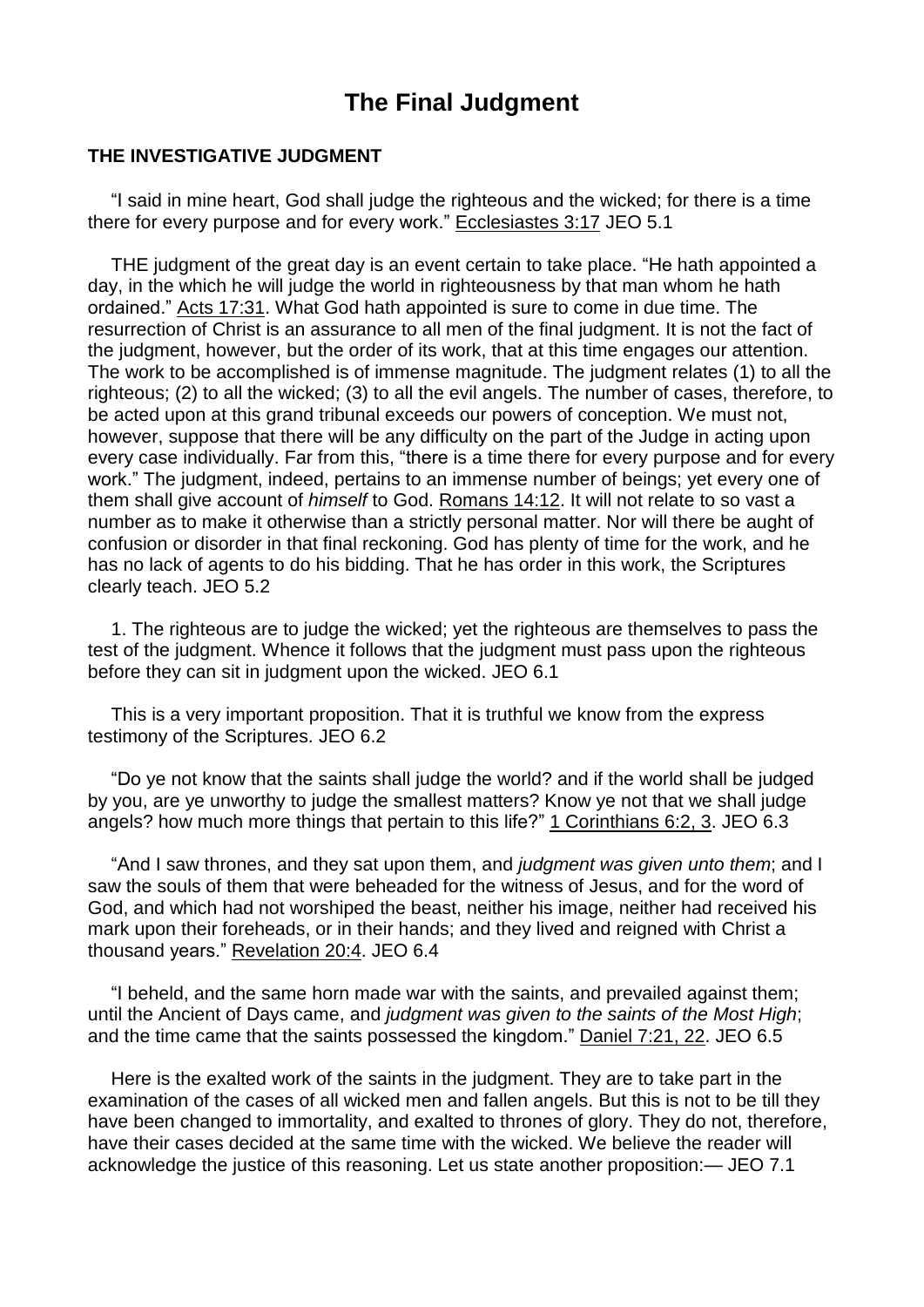2. The trump of God sounds as the Saviour descends from heaven. When that trump is heard, all the righteous are, in the twinkling of an eye, changed to immortality. There can be no examination after this to determine whether they shall be counted worthy of eternal life, for they will then have already laid hold upon it. From this it follows that the examination and decision of the cases of the righteous takes place before the advent of Christ. The resurrection of the righteous to immortality is decisive proof that they have then already passed the test of the judgment, and have been accepted of the Judge. That they are thus raised to immortality the following texts plainly teach:— JEO 7.2

"So also is the resurrection of the dead. It is sown in corruption; *it is raised in incorruption*; it is sown in dishonor; *it is raised in glory*; it is sown in weakness; *it is raised in power*; it is sown a natural body; *it is raised a spiritual body*. There is a natural body, and there is a spiritual body." "Behold, I show you a mystery: We shall not all sleep, but we shall all be changed in a moment, in the twinkling of an eye, at the last trump; for the trumpet shall sound, and the dead *shall be raised incorruptible*, and we shall be changed." 1 [Corinthians](https://m.egwwritings.org/en/book/1965.58646#58646) 15:42-44, 51, 52. JEO 7.3

These passages are certainly convincing. The resurrection of the saints is to immortal life, and they are made immortal in the very act of the resurrection. The decision of their cases is, therefore, passed before their resurrection, for the *nature* of their resurrection is declarative or eternal salvation. But the fact that the decision of the judgment in the case of the righteous precedes the advent is proved by another proposition, as follows:— JEO 8.1

3. The righteous are to be raised *before* the wicked have their resurrection. This shows that the examination of their cases takes place before they are raised, for the final discrimination is made in the very act of raising the just and leaving the unjust to the resurrection of damnation. JEO 8.2

"But the rest of the dead lived not again until the thousand years were finished. This is the first resurrection. *Blessed* and *holy* is he that hath part in the *first* resurrection; *on such the second death hath no power*, but they shall be priests of God and of Christ, and shall reign with him a thousand years." [Revelation](https://m.egwwritings.org/en/book/1965.63342#63342) 20:5, 6. JEO 8.3

"But they which shall be *accounted worthy* to obtain that world, and *the resurrection from the dead*, neither marry, nor are given in marriage; neither can they die any more; for they are equal unto the angels; and *are the children of God, being the children of the resurrection*." Luke [20:35,](https://m.egwwritings.org/en/book/1965.52666#52666) 36. JEO 8.4

"If by any means *I might attain* unto the resurrection of the dead." (Literally "the resurrection out from the dead ones.") [Philippians](https://m.egwwritings.org/en/book/1965.60023#60023) 3:11. JEO 8.5

"For as in Adam all die, even so in Christ shall all be made alive. But every man in his own order; Christ the first-fruits; *afterward they that are Christ's at his coming*." [1](https://m.egwwritings.org/en/book/1965.58606#58606) [Corinthians](https://m.egwwritings.org/en/book/1965.58606#58606) 15:22, 23. JEO 8.6

There is a resurrection which bears the inspired designation of the "first resurrection." All who have part in this resurrection are pronounced "blessed and holy." On them "the second death hath no power." This resurrection is out from among the dead. Paul earnestly labored to attain unto it. It is to be at the coming of Christ. Only those who are Christ's shall have part in it. All that have part in it are the children of God because they are the children of the resurrection to life. These facts clearly prove that the examination of the cases of the righteous precedes their resurrection at the advent of Christ, that event being really declarative of their innocence in the sight of God, and of their eternal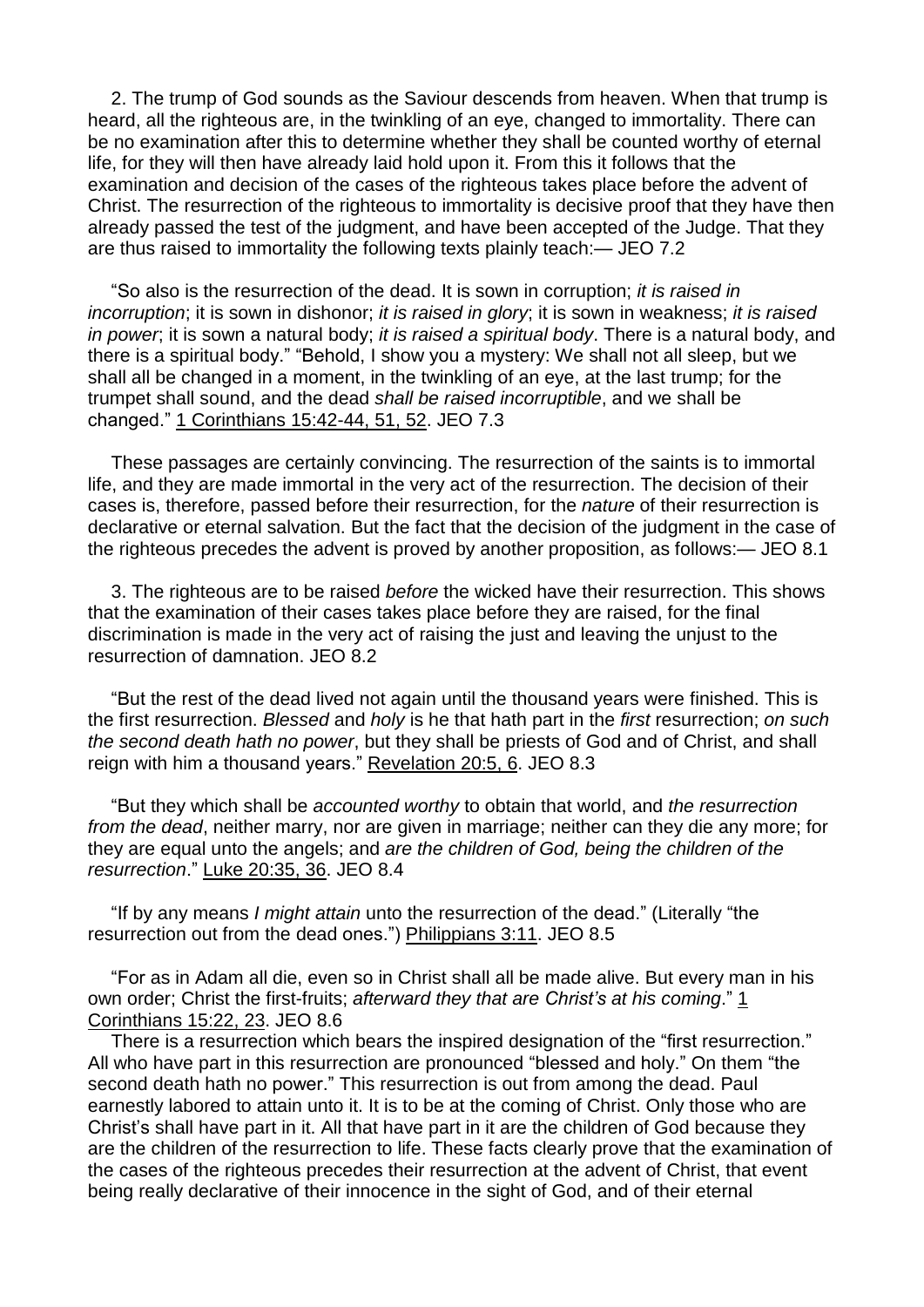salvation. Such as are accepted of God are raised; the others sleep till the resurrection to damnation. These facts are decisive proof that the righteous are judged before they are raised. JEO 9.1

But we have a still more explicit statement yet to notice. Says our Lord: "But they which shall be *accounted worthy to obtain that world, and the resurrection* from the dead," etc. Then it is certain that the act of *accounting worthy* to obtain the resurrection from among the dead, and a part in the world to come, does precede the resurrection of the righteous. But this act of accounting men worthy of a part in the kingdom of God is the very act of acquitting them in the judgment. The investigative judgment in the cases of the righteous is, therefore, past before their resurrection. As the resurrection of the just is at the advent of Christ, it follows that they pass their examination, and are counted worthy of a place in the kingdom of God, before the Saviour returns to the earth to gather them to himself. JEO 9.2

It is proved, therefore, that the resurrection of the saints to immortal life is declarative of their final acceptance before God. Whatever of investigation is requisite for the final decision of their cases, must take place before the Saviour in mid-heaven utters the word of command to his angels. "Gather my saints together unto me." [Psalm](https://m.egwwritings.org/en/book/1965.29896#29896) 50:5; [Matthew](https://m.egwwritings.org/en/book/1965.48972#48972) [24:31.](https://m.egwwritings.org/en/book/1965.48972#48972) The act of accounting them worthy must precede all this. The saints alone are to be caught up to meet Christ in the air. 1 [Thessalonians](https://m.egwwritings.org/en/book/1965.60410#60410) 4:17. But the decision who these saints are, who shall thus be caught up, rests not with the angels who execute the work, but with the Judge, who gives them their commission. We cannot, therefore, avoid the conclusion that the investigation in the cases of the righteous precedes the coming of the Saviour. Let us now consider an important proposition. JEO 10.1

1. This period of investigative judgment is ushered in by a solemn proclamation to the inhabitants of the earth; and this investigative work embraces the closing years of human probation. This is a very important statement. But it is susceptible of being clearly proved. JEO 10.2

And I saw another angel fly in the midst of heaven, having the everlasting gospel to preach unto them that dwell on the earth, and to every nation, and kindred, and tongue, and people, saying with a loud voice, *Fear God*, and *give glory* to him; *for the hour of his judgment is come*; and worship him that made heaven, and earth, and the sea, and the fountains of waters." [Revelation](https://m.egwwritings.org/en/book/1965.63114#63114) 14:6, 7. JEO 10.3

The gospel of Christ is "the power of God unto salvation to everyone that believeth." [Romans](https://m.egwwritings.org/en/book/1965.56987#56987) 1:16. No other gospel than this can be preached, not even by an angel from heaven. [Galatians](https://m.egwwritings.org/en/book/1965.59273#59273) 1:8. Whence it follows that the angel of [Revelation](https://m.egwwritings.org/en/book/1965.63114#63114) 14:6, 7, preaching *the everlasting gospel*, represents some part of the great gospel proclamation. It is a part of that preaching which is the power of God unto salvation to everyone that believeth. This fact alone is decisive that this proclamation concerning the hour of God's judgment must be made while human probation still lasts. Two other solemn announcements follows. And it is evident that the human family are still upon probation, when the *third* angel declares that "if any man worship the beast ...the same shall drink of the wine of the wrath of God.... *Here is the patience of the saints*." This is a consecutive prophecy, as several expressions plainly indicate. And it is to be observed that the Son of man is seen upon the white cloud after all these solemn proclamations have been made. JEO 11.1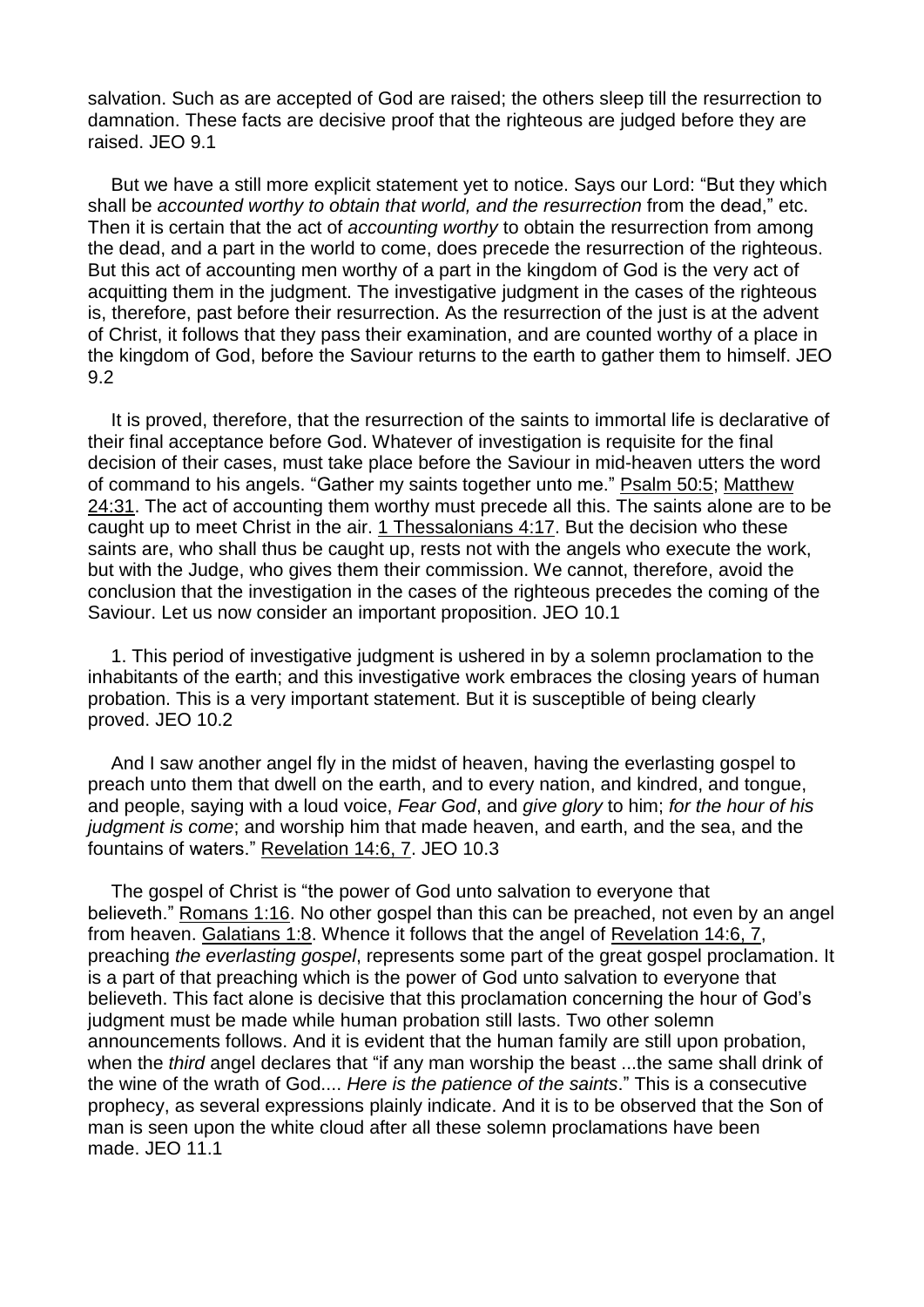That this announcement of the hour of God's judgment precedes the advent of Christ, and is addressed to men while yet in probation, the fourteenth chapter of Revelation clearly proves. That this is not some local judgment is proved by the fact that "every nation, and kindred, and tongue, and people," are concerned in it. It is evidently that part of the judgment work which precedes the coming of Christ, and, as has been already shown, this is the work of determining who shall be *accounted worthy* to have part in the resurrection to immortal life, and, we may add, who also of the living shall be *accounted worthy* to escape the troubles that shall come in the conclusion of this state of things, and to stand before the Son of man. Luke [20:35;](https://m.egwwritings.org/en/book/1965.52666#52666) [21:36.](https://m.egwwritings.org/en/book/1965.52763#52763) JEO 11.2

2. When the sins of the righteous are blotted out they can be no more remembered. They are blotted out before Christ comes. There can be, therefore, no act of calling them to account for their sins after the advent of Christ. Thus we read:— JEO 12.1

"Repent ye therefore, and be converted, that your sins may be blotted out, when the times of refreshing shall come from the presence of the Lord; and he shall send Jesus Christ, which before was preached unto you." Acts [3:19,](https://m.egwwritings.org/en/book/1965.55098#55098) 20. JEO 12.2

Mr. Wesley, in his "Notes on the New Testament," gives a different translation, which may be more accurate:— JEO 12.3

"Repent ye therefore, and be converted, that your sins may be blotted out, that the times of refreshing may come from the presence of the Lord, and he may send to you Jesus Christ, who was before appointed." JEO 12.4

Albert Barnes, in his "Notes on the Acts," speaking of these two translations, says, "The grammatical construction will admit of either." One of these represents the blotting out to be *when* the times of refreshing arrive; the other makes it the *cause* of that refreshing. But neither of them gives the idea that this blotting out takes place when the sinner turns to God. Both of them throw it into the future. Each of them represents it as *preceding* the second coming of the Lord. But this is especially true of the latter translation, which follows the original in using a conditional verb respecting Christ's advent; not as though that were a doubtful event, but rather as if his coming to the personal salvation of the ones addressed depended upon their having part in the refreshing, and as if that refreshing was to come in consequence of the blotting out of sins. JEO 12.5

The sins of the righteous are blotted out before the coming of Christ. They cannot be called to give account of their sins after they have been blotted out; whence it follows that whatever account the righteous render to God for their sins must be before the advent of the Saviour, and not at, or after, that event. JEO 13.1

3. The sins of men are written in the books of God's remembrance. The blotting out of the sins of the righteous does therefore involve the examination of these books for this very purpose. That the sins of men are thus written, is plainly revealed in the Scriptures. JEO 13.2

"For though thou wash thee with niter, and take thee much soap, yet *thine iniquity is marked before me*, saith the Lord God." [Jeremiah](https://m.egwwritings.org/en/book/1965.38748#38748) 2:22. And thus the Lord speaks of the guilt of Israel: "Is not this *laid up in store with me*, and sealed up among my treasures?" [Deuteronomy](https://m.egwwritings.org/en/book/1965.11777#11777) 32:34. And Paul speaks in the same manner: "But after thy hardness and impenitent heart *treasureth up* unto thyself wrath against the day of wrath and revelation of the righteous judgment of God; who will render to every man according to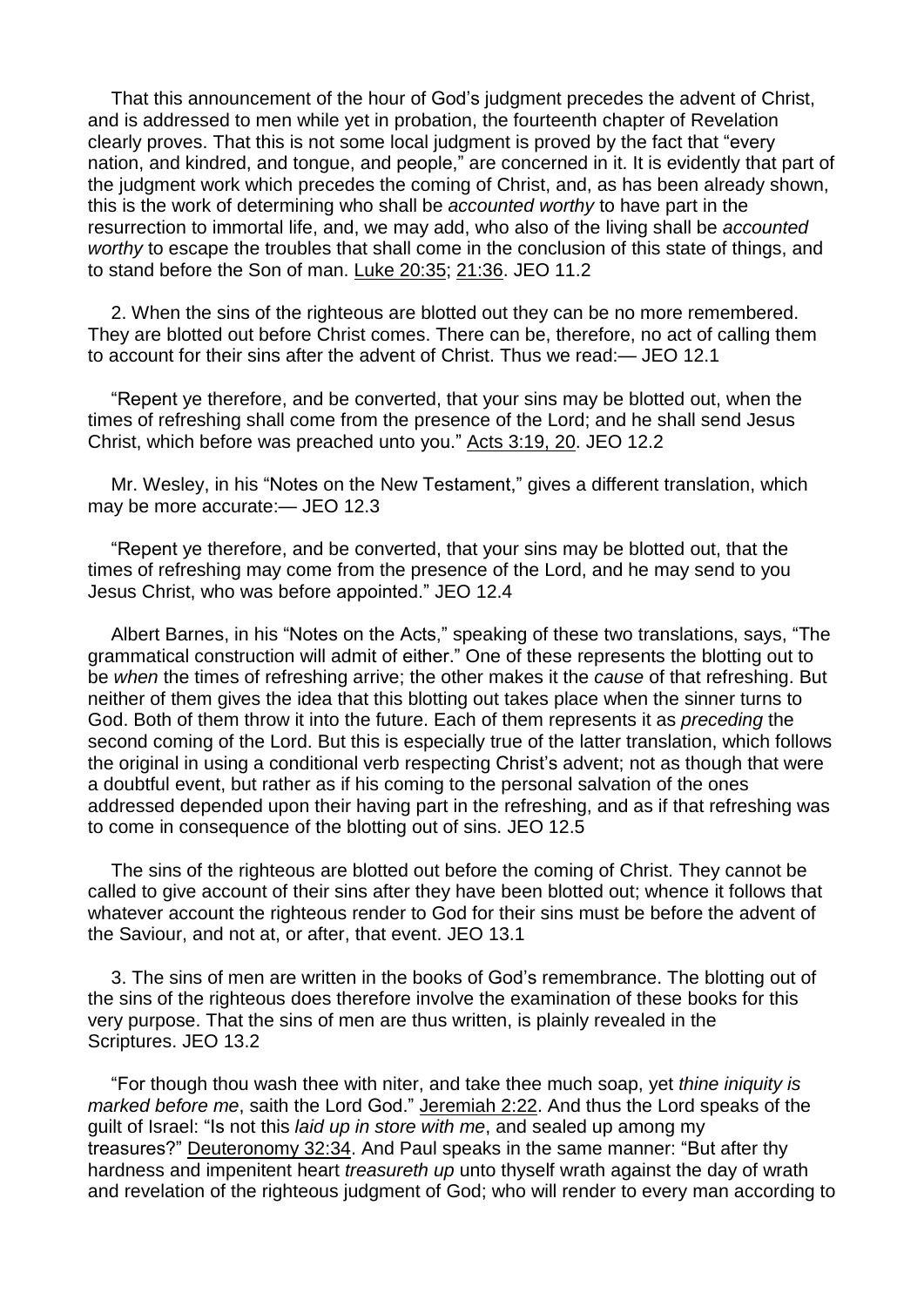his deeds." [Romans](https://m.egwwritings.org/en/book/1965.57030#57030) 2:5, 6. These statements of wrath being treasured up can have reference only to the fact that God takes notice of men's sins, and that every sin is marked before him. To this fact all the texts which speak of the blotting out of sins must have reference. Thus David prays that God would *blot out* his transgressions. [Psalm](https://m.egwwritings.org/en/book/1965.29935#29935) 51:1, [9.](https://m.egwwritings.org/en/book/1965.29935#29935) And Nehemiah, and David, and Jeremiah, pray respecting certain persons, that their sin may *not be blotted out*. [Nehemiah](https://m.egwwritings.org/en/book/1965.25164#25164) 4:5; Psalm [109:14;](https://m.egwwritings.org/en/book/1965.32147#32147) [Jeremiah](https://m.egwwritings.org/en/book/1965.39604#39604) 18:23. And Isaiah, in prophetic language, speaks of this blotting out as if it were a *past* event, just as in the next verse he speaks of the new creation, and the final redemption. Isaiah [44:22,](https://m.egwwritings.org/en/book/1965.37859#37859) 23. And in the previous chapter he speaks in a similar manner of this blotting out as necessary in order that the sins of the people of God may be no more remembered. [Isaiah](https://m.egwwritings.org/en/book/1965.37808#37808) 43:25. These texts plainly imply that the sins of men are upon record, and that there is a time when these are blotted out of the record of the righteous.

## **EXAMINATION OF THE BOOKS**

*The Book of Life — The Book of Remembrance — Blotting out of Sins — Blotting out of Names — Judgment Precedes Resurrection — A Solemn Decree — Closing Work of Our High Priest*

THE existence of records, or books, in heaven and their use in the judgment, is plainly revealed. Thus Daniel says, "The judgment was set, and *the books were opened*." [Daniel](https://m.egwwritings.org/en/book/1965.44773#44773) [7:10.](https://m.egwwritings.org/en/book/1965.44773#44773) And John says: "And I saw the dead, small and great, stand before God; and *the books were opened*; and *another book was opened*, which is *the book of life*; and the dead were judged out of those things which were written in *the books*, according to their works." [Revelation](https://m.egwwritings.org/en/book/1965.63356#63356) 20:12. JEO 15.1

It is evident that the utmost importance is attached to the blotting out of the sins of the righteous from these books. When they are blotted out they can never rise up in the judgment against those who committed them; for men give account to God only for those things contained in the books. It is therefore certain that no individual can have his sins blotted out until the close of his probation. But when this work is wrought there must be an examination of the books for this very purpose. JEO 15.2

The book of life is to be examined before the resurrection of the just. The words of Daniel render this point perfectly clear:— JEO 15.3

"And at that time shall Michael stand up, the great prince which standeth for the children of thy people; and there shall be a time of trouble, such as never was since there was a nation even to that same time; and at that time thy people shall be delivered, *every one that shall be found written in the book*." [Daniel](https://m.egwwritings.org/en/book/1965.45056#45056) 12:1. JEO 15.4

We have seen from other texts that the investigation and decision of the judgment in the cases of the righteous precedes the advent of the Saviour. We have also seen that there is a time before the coming of Jesus when the sins of the righteous are blotted out from the books of God's remembrance. This is decisive proof that these books are subjected to examination before the Saviour comes again. But we have now another important fact. The book of life is examined *before* the deliverance of the saints. Daniel says, "At that time thy people shall be delivered, every one that shall be found written in the book." The book must, therefore, be examined *before* the resurrection of the righteous to immortal life. This is another convincing proof that the investigation of the cases of the righteous precedes the first resurrection. This book is referred to in the following passages: [Exodus](https://m.egwwritings.org/en/book/1965.5027#5027) 32:32,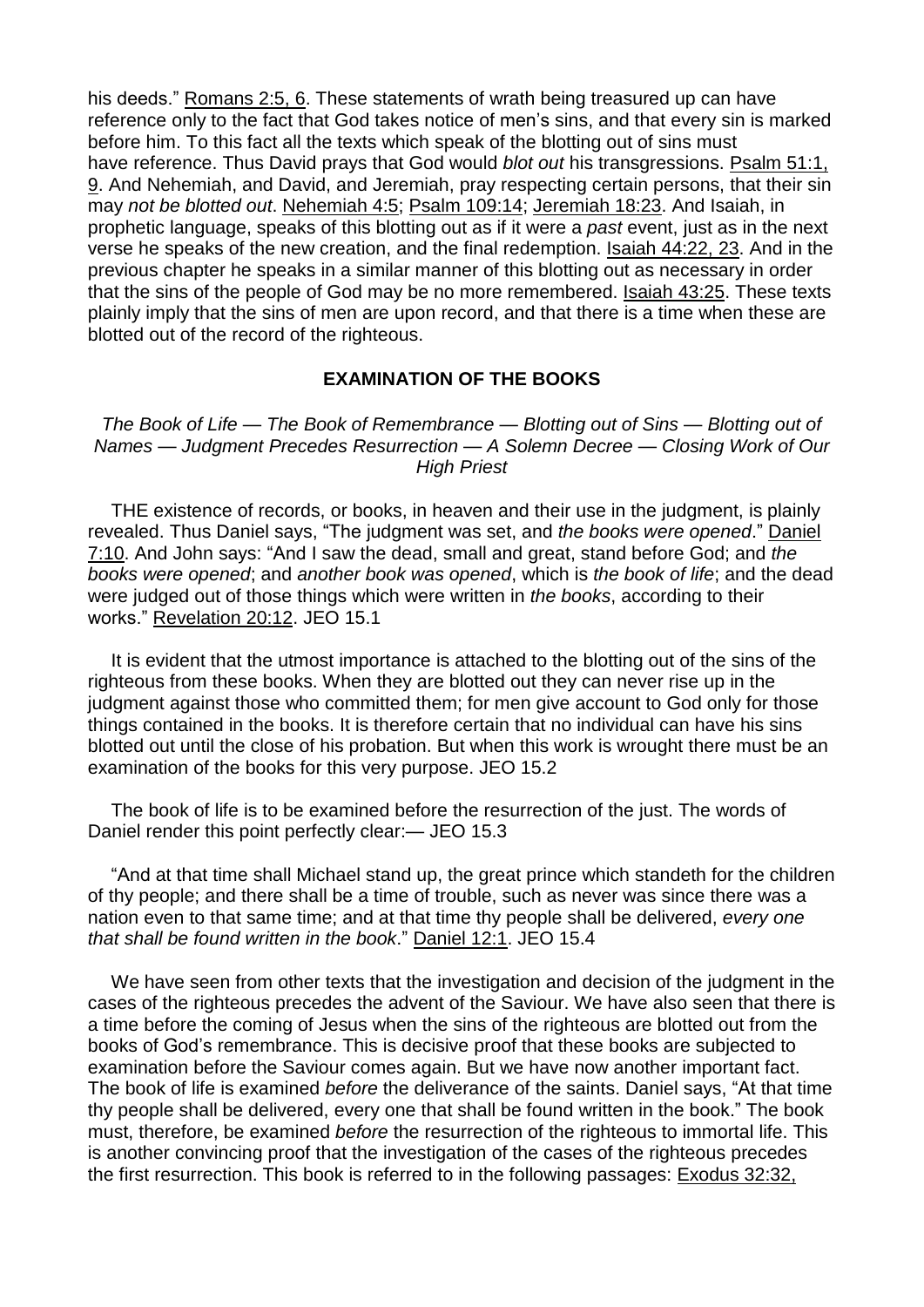## [33;](https://m.egwwritings.org/en/book/1965.5027#5027) [Psalm](https://m.egwwritings.org/en/book/1965.30495#30495) 69:28; [87:6;](https://m.egwwritings.org/en/book/1965.31201#31201) [Isaiah](https://m.egwwritings.org/en/book/1965.36181#36181) 4:3; [Ezekiel](https://m.egwwritings.org/en/book/1965.42278#42278) 13:9; [Daniel](https://m.egwwritings.org/en/book/1965.45056#45056) 12:1; Luke [10:20;](https://m.egwwritings.org/en/book/1965.51794#51794) [Philippians](https://m.egwwritings.org/en/book/1965.60050#60050) [4:3;](https://m.egwwritings.org/en/book/1965.60050#60050) [Hebrews](https://m.egwwritings.org/en/book/1965.61676#61676) 12:23; [Revelation](https://m.egwwritings.org/en/book/1965.62741#62741) 3:5; [3:8;](https://m.egwwritings.org/en/book/1965.62747#62747) [17:8;](https://m.egwwritings.org/en/book/1965.63219#63219) [20:12,](https://m.egwwritings.org/en/book/1965.63356#63356) 15; [21:27;](https://m.egwwritings.org/en/book/1965.63417#63417) [22:19.](https://m.egwwritings.org/en/book/1965.63456#63456) JEO 16.1

The book of life is the *final* means of determining the cases of the righteous in the judgment; for all are delivered who are at the time of deliverance found written in it. But before this book is made the final source of appeal, it is itself to be tested by the books of God's record. For all the names which are entered in this book of life, of those who fail to overcome, are to be blotted out. Yet it is the record of these persons' lives that is to cause their names to be stricken from the book of life. [Exodus](https://m.egwwritings.org/en/book/1965.5027#5027) 32:32, 33; [Psalm](https://m.egwwritings.org/en/book/1965.30495#30495) [69:28;](https://m.egwwritings.org/en/book/1965.30495#30495) [Revelation](https://m.egwwritings.org/en/book/1965.62741#62741) 3:5. We must, therefore, conclude that before the final examination of the book of life in the case of the righteous, there is a *prior* examination of the books of God's record to determine (1) whose record of repentance and of overcoming is such that their sins shall be blotted out, and (2) to ascertain from this book who have failed in the attempt to overcome, and to strike the names of all such from the book of life. When the books of God's remembrance are thus examined, and the sins of the overcomers blotted out, and the names of those who have not overcome are removed from the book of life, that book becomes the final test, and an examination of its pages concludes the work of investigation preparatory to the deliverance of the saints. JEO 16.2

We have seen that though the book of life is the final book of reference to determine who shall have part in the first resurrection, yet it must itself first be examined by the book of God's remembrance, for the removal of the name of every person who has not completed the work of overcoming. JEO 17.1

1. The book called "the book of remembrance" is written expressly for the righteous, and is the book which shall determine, in their cases, the decision of the judgment. This book is particularly referred to in the following passages:— JEO 17.2

"Then they that feared the Lord spake often one to another; and the Lord hearkened, and heard it, and a *book of remembrance was written before him for them that feared the Lord*, and that thought upon his name. And they shall be mine, saith the Lord of hosts, in that day when I make up my jewels; and I will spare them, as a man spareth his own son that serveth him. Then shall ye return, and discern between the righteous and the wicked, between him that serveth God and him that serveth him not." Malachi [3:16-18.](https://m.egwwritings.org/en/book/1965.47242#47242) JEO 17.3

"Thou tellest my wanderings; put thou my tears into thy bottle; *are they not in thy book*?" [Psalm](https://m.egwwritings.org/en/book/1965.30082#30082) 56:8. JEO 18.1

"Remember me, O my God, concerning this, and *wipe not out my good deeds* that I have done for the house of my God, and for the offices thereof." [Nehemiah](https://m.egwwritings.org/en/book/1965.25815#25815) 13:14. JEO 18.2

The book of God's remembrance mentioned in these texts pertains only to the righteous; yet it appears to be a different book from the book of life; for though that book belongs alone to the righteous, it seems to be simply the record of their names [\(Luke](https://m.egwwritings.org/en/book/1965.51794#51794) [10:20;](https://m.egwwritings.org/en/book/1965.51794#51794) [Philippians](https://m.egwwritings.org/en/book/1965.60050#60050) 4:3; [Revelation](https://m.egwwritings.org/en/book/1965.62741#62741) 3:5; [13:8;](https://m.egwwritings.org/en/book/1965.63081#63081) [17:8\)](https://m.egwwritings.org/en/book/1965.63219#63219), while the book of remembrance is the record of their good deeds. Malachi [3:16-18;](https://m.egwwritings.org/en/book/1965.47242#47242) [Psalm](https://m.egwwritings.org/en/book/1965.30082#30082) 56:8; [Nehemiah](https://m.egwwritings.org/en/book/1965.25815#25815) 13:14. But should we conclude that the book of life is identical with the book of God's remembrance, it will not essentially change this argument, for it would still follow that the record of the good deeds of the righteous, if it shows that they have overcome all their faults, and perfected the graces of the Spirit of God in themselves, is that which determines that their names shall be retained in the book of life, and their sins blotted out of the books which record them.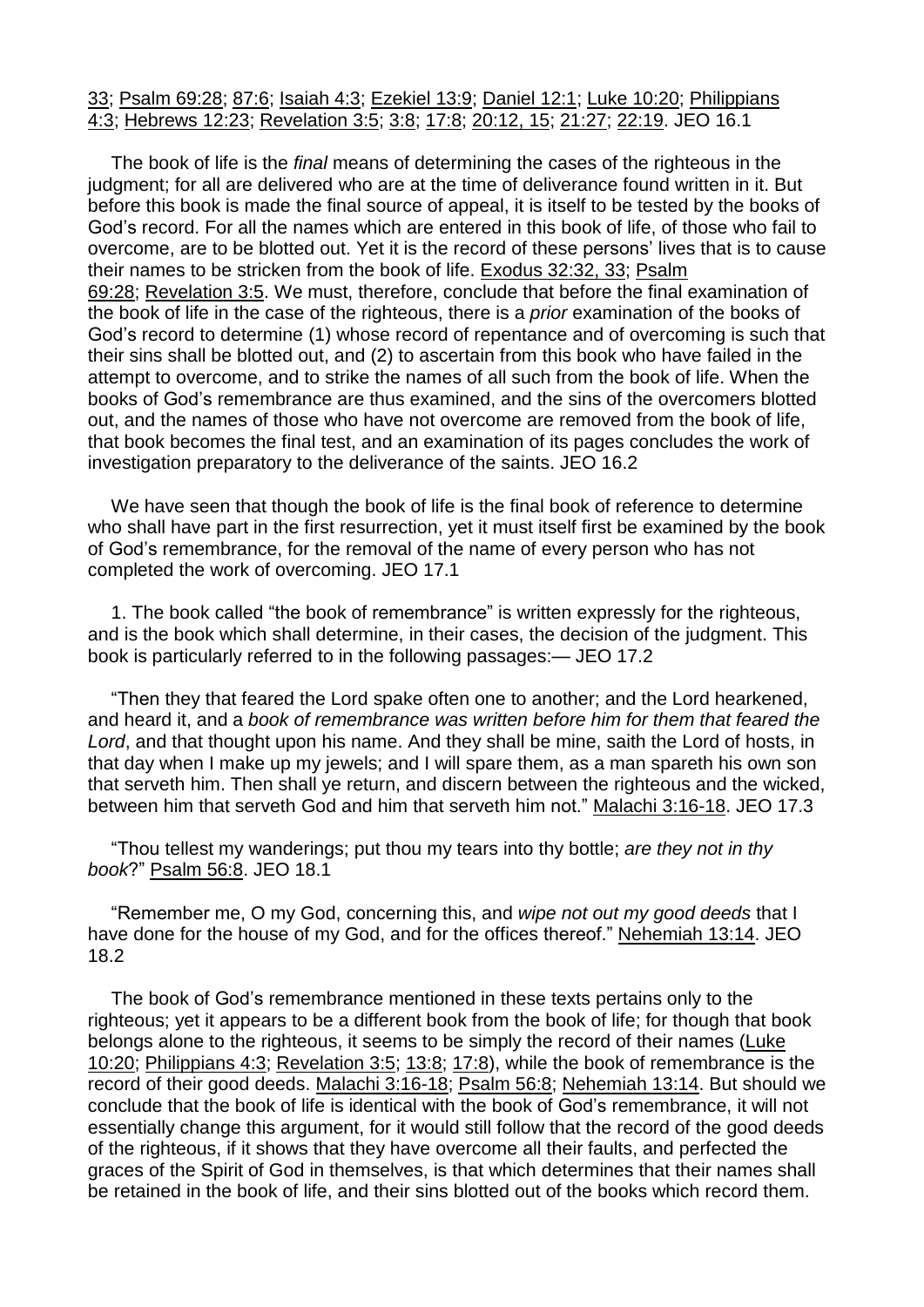But if the record be not such as God can accept, then their names must be removed from that book [\(Exodus](https://m.egwwritings.org/en/book/1965.5027#5027) 32:32, 33; [Psalm](https://m.egwwritings.org/en/book/1965.30495#30495) 69:28; [Revelation](https://m.egwwritings.org/en/book/1965.62741#62741) 3:5), and the record of their good deeds also be blotted out to be no more remembered. [Nehemiah](https://m.egwwritings.org/en/book/1965.25815#25815) 13:14; [Ezekiel](https://m.egwwritings.org/en/book/1965.41878#41878) 3:20. JEO 18.3

The book of God's remembrance contains the names of all who enter the service of God, and of such only. Yet not every one of these follows on to know him. Many that set out to overcome do not complete the work. That record, however, will show just how far they advanced in overcoming, and how and when they failed. As it contains simply the good deeds of the righteous, it will show their acts of repentance, confession, obedience, and sacrifice recorded therein. When the work is complete, then this record shows them prepared for the examination of the judgment. This, therefore, is the book out of which the cases of the righteous are to be decided, and from whose record they are to be *accounted worthy* of that world and the resurrection from the dead. JEO 19.1

2. The justification of the righteous in the judgment must precede the resurrection which is called "the resurrection of the just." By this designation our Lord speaks of the resurrection of the righteous. Luke [14:14.](https://m.egwwritings.org/en/book/1965.52166#52166) Paul states that this resurrection shall be at the coming of Christ. 1 [Corinthians](https://m.egwwritings.org/en/book/1965.58608#58608) 15:23, 51-54; 1 [Thessalonians](https://m.egwwritings.org/en/book/1965.60408#60408) 4:16-18. JEO 19.2

"But I say unto you, That every idle word that men shall speak, they shall give account thereof in the day of judgment. For by thy words thou shalt be justified, and by thy words thou shalt be condemned." [Matthew](https://m.egwwritings.org/en/book/1965.48034#48034) 12:36, 37. JEO 19.3

The justification of the judgment must be when the righteous are *accounted worthy* of a part in the first resurrection. But before they are thus justified in the judgment they give an account of their words. And this being true, it follows that God preserves a record of the words which we speak; also that our evil words are not blotted out until this account has been rendered. But the acquittal and the blotting out do, of necessity, precede the gift of immortality to the righteous at the advent of our Lord. JEO 19.4

3. The decision of the judgment in the case of the righteous must be when the blotting out of heir sins takes place. JEO 20.1

For God shall bring every work into judgment, with every secret thing, whether it be good, or whether it be evil." [Ecclesiastes](https://m.egwwritings.org/en/book/1965.35769#35769) 12:14. JEO 20.2

God brings the conduct of men into the judgment by means of books of record. They are judged "out of those things which were written in the books, according to their works." [Revelation](https://m.egwwritings.org/en/book/1965.63356#63356) 20:12, 13. JEO 20.3

But the sins of the righteous are blotted out before the coming of the Lord. Acts [3:19,](https://m.egwwritings.org/en/book/1965.55098#55098) [20.](https://m.egwwritings.org/en/book/1965.55098#55098) And it is manifest that their sins cannot be brought into the judgment after they are thus blotted out. But the righteous are to be judged as really as are the wicked. [Ecclesiastes](https://m.egwwritings.org/en/book/1965.35438#35438) [3:17.](https://m.egwwritings.org/en/book/1965.35438#35438) It follows, therefore, that their judgment must be at the time of the blotting out of their sins; for then there is an end made forever of the record of their transgressions. Now it is manifest that when this final work is wrought, it will pertain only to those who have fully repented of their sins, and have perfectly accomplished the work of overcoming. This work of blotting out sins brings our Lord's priesthood to an end. He must be priest till then. He is not needed as priest after that. But when our Lord does blot out the sins of his people, he must present their cases individually before his Father, and show from the "book of remembrance" that they have severally repented of their sins, and have completed their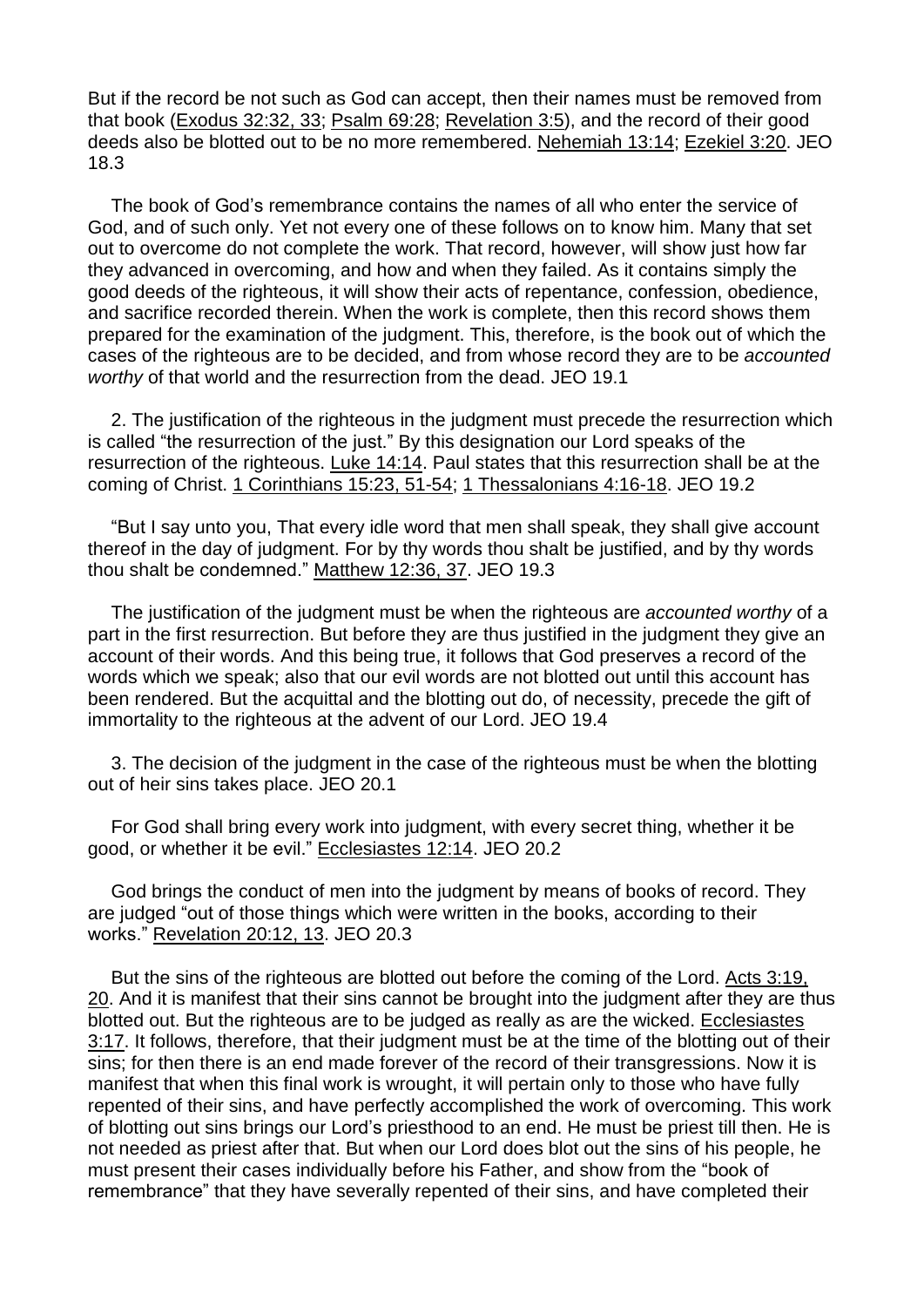work of overcoming. Then the Father accepts the statement thus made, and the evidence thus presented in the case of each one, and bids the Son to blot out the record of that person's sins. This is manifestly the very time and occasion at which the righteous are accounted worthy of the resurrection to immortality. Their sins are thus brought into the judgment through their High Priest, and *through him* the righteous render account of their sins to the Father. This account being accepted, their sins are blotted out, and themselves pronounced just before God. This is the justification of the judgment. JEO 20.4

4. There is a time for blotting out the names of some from the book of life, and of confessing the names of the others before the Father. JEO 21.1

"He that overcometh, the same shall be clothed in white raiment; and I will not blot out his name out of the book of life, but I will confess his name before my Father, and before his angels." [Revelation](https://m.egwwritings.org/en/book/1965.62741#62741) 3:5. JEO 21.2

The time of blotting out names from the book of life *precedes* the deliverance of the saints. For at the time of that event everyone shall be delivered "that shall be found written in the book." [Daniel](https://m.egwwritings.org/en/book/1965.45056#45056) 12:1. Thus the fearful threatening of [Exodus](https://m.egwwritings.org/en/book/1965.5027#5027) 32:32, 33; [Psalm](https://m.egwwritings.org/en/book/1965.30495#30495) [69:28;](https://m.egwwritings.org/en/book/1965.30495#30495) [Revelation](https://m.egwwritings.org/en/book/1965.63456#63456) 22:19, is executed in the removal of names from this book before the coming of Christ. Those who overcome are the ones who have their sins blotted out. But those who fail to overcome have their names stricken from the book of life. The examination of their record must, therefore, precede both these acts of blotting out, for the express purpose of determining whether they shall have their sins blotted out, or have their names removed from the book of life. We have seen that it is at this very point that the righteous give account of their sins through their Hight Priest, who, from the book of God's remembrance, shows that they have repented, confessed, forsaken, and overcome, their sinful course; also that they are thus acquitted and justified in order that they may have a part in the resurrection to immortality. Here is also the very act of the Saviour in confessing the names of his people before his Father and the holy angels, that shall close our Lord's priesthood and place his people where they shall be forever free from all their sins. For when the book of God's remembrance is found to prove that the person under examination is an overcomer, it is then the part of the Saviour to confess his name before his Father and the holy angels, and the part of the Father to give judgment that that person's sins be blotted from the record. Surely it is of some account to us that we have part in the fulfillment of the promise, "I will confess his name before my Father, and before his angels." [Revelation](https://m.egwwritings.org/en/book/1965.62741#62741) 3:5; [Matthew](https://m.egwwritings.org/en/book/1965.47880#47880) 10:32; [Luke](https://m.egwwritings.org/en/book/1965.51964#51964) 12:8. JEO 21.3

5. The righteous are not done with their sins till they have rendered account in the judgment. [Ecclesiastes](https://m.egwwritings.org/en/book/1965.35438#35438) 3:17; [12:14;](https://m.egwwritings.org/en/book/1965.35769#35769) [Matthew](https://m.egwwritings.org/en/book/1965.48034#48034) 12:36, 37. The only account that they can render is to show that they have made perfect work of repentance and of overcoming. This must be done before they are blotted out of the record above. Our Advocate with the Father must hold his office till he has saved his people from their sins. 1 [John](https://m.egwwritings.org/en/book/1965.62328#62328) 2:1; [Matthew](https://m.egwwritings.org/en/book/1965.47303#47303) [1:21.](https://m.egwwritings.org/en/book/1965.47303#47303) He cannot close this work till he has seen them accepted in the judgment. Whence it follows that his office of Advocate will constrain him to confess their names before the tribunal of his Father, and to show that their sins should be removed from the books. JEO 22.1

6. When our Lord has thus finished his work as priest, his people are prepared to stand in the sight of God without an atoning sacrifice. The following texts make this very clear:— JEO 23.1